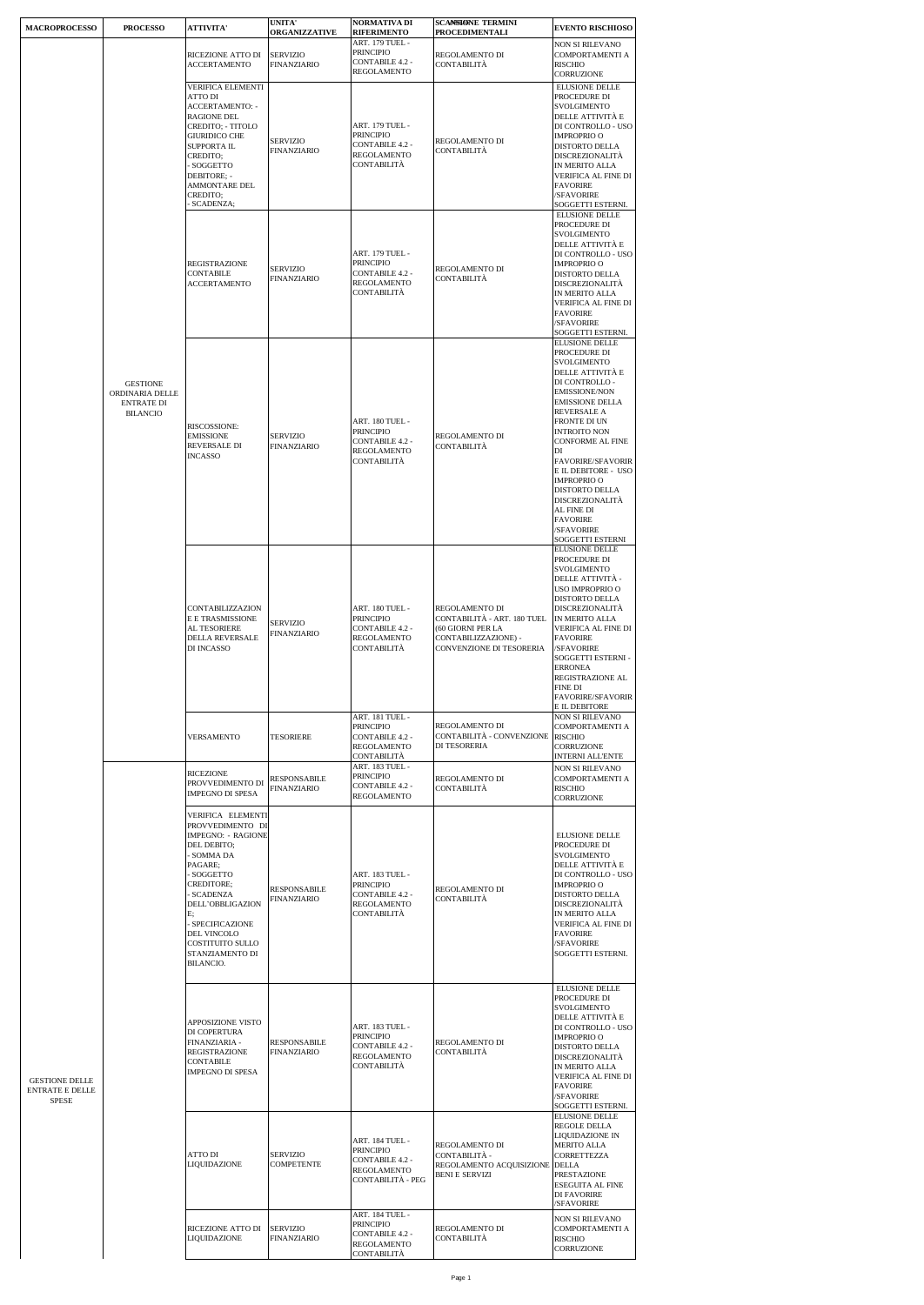| <b>GESTIONE</b><br>ORDINARIA DELLE<br>SPESE DI BILANCIO   | <b>CONTROLLIE</b><br>RISCONTRI<br>AMMINISTRATIVI,<br><b>CONTABILI E</b><br>FISCALI SUGLI ATTI<br>DI LIQUIDAZIONE:<br>- CONNESSIONE<br>DELL'ATTO DI<br>LIQUIDAZIONE CON<br>IL CORRISPONDENTE<br>ATTO DI IMPEGNO DI<br>SPESA;<br><b>ESATTA</b><br>IMPUTAZIONE<br>DELLA SPESA DA<br>LIQUIDARE AGLI<br><b>INTERVENTI O AI</b><br>CAPITOLI DI<br>BILANCIO;<br>- VERIFICA<br>ESIBIBILITÀ DELLA<br>SPESA;<br>- COMPLETEZZA<br>DELLA<br>DOCUMENTAZIONE<br>PRODOTTA; | SERVIZIO<br>FINANZIARIO                   | ART. 184 TUEL -<br>PRINCIPIO<br>CONTABILE 4.2 -<br>REGOLAMENTO<br>CONTABILITÀ                                               | AREA5<br>REGOLAMENTO DI<br>CONTABILITÀ                                                      | <b>ELUSIONE DELLE</b><br>PROCEDURE DI<br>SVOLGIMENTO<br>DELLE ATTIVITÀ E<br>DI CONTROLLO-<br>MANCATA VERIFICA<br>DEI DOCUMENTI AL<br><b>FINE DI</b><br><b>FAVORIRE/SFAVORIR</b><br>E IL CREDITORE, AD<br><b>ESEMPIO PER DARE</b><br>SEGUITO AL<br>PAGAMENTO ANCHE<br>IN ASSENZA DI<br><b>DOCUMENTI</b><br><b>REGOLARI</b>                                                                                                                                                                              |
|-----------------------------------------------------------|-------------------------------------------------------------------------------------------------------------------------------------------------------------------------------------------------------------------------------------------------------------------------------------------------------------------------------------------------------------------------------------------------------------------------------------------------------------|-------------------------------------------|-----------------------------------------------------------------------------------------------------------------------------|---------------------------------------------------------------------------------------------|--------------------------------------------------------------------------------------------------------------------------------------------------------------------------------------------------------------------------------------------------------------------------------------------------------------------------------------------------------------------------------------------------------------------------------------------------------------------------------------------------------|
|                                                           | <b>REGISTRAZIONE</b><br>CONTABILE DELLA<br>LIQUIDAZIONE                                                                                                                                                                                                                                                                                                                                                                                                     | SERVIZIO<br><b>FINANZIARIO</b>            | PRINCIPIO<br>CONTABILE 4.2 -<br>REGOLAMENTO<br>CONTABILITÀ                                                                  | REGOLAMENTO DI<br>CONTABILITÀ                                                               | NON SI RILEVANO<br>COMPORTAMENTI A<br>RISCHIO<br>CORRUZIONE                                                                                                                                                                                                                                                                                                                                                                                                                                            |
|                                                           | ORDINAZIONE:<br><b>EMISSIONE</b><br><b>MANDATO DI</b><br>PAGAMENTO                                                                                                                                                                                                                                                                                                                                                                                          | <b>SERVIZIO</b><br>FINANZIAIO             | ART. 185 TUEL -<br>PRINCIPIO<br><b>CONTABILE 4.2 -</b><br><b>REGOLAMENTO</b><br>CONTABILITÀ                                 | REGOLAMENTO DI<br>CONTABILITA - CORTE<br>COSTITUZIONALE, SENTENZA<br>17 GIUGNO 2003, N. 211 | <b>ELUSIONE DELLE</b><br>PROCEDURE DI<br>SVOLGIMENTO<br>DELLE ATTIVITÀ E<br>DI CONTROLLO-<br><b>EMISSIONE/NON</b><br><b>EMISSIONE DEL</b><br>MANDATO DI<br>PAGAMENTO A<br>FRONTE DI UNA<br>LIQUIDAZIONE NON<br>CONFORME AL FINE<br>DI<br><b>FAVORIRE/SFAVORIR</b><br>E IL CREDITORE -<br>USO IMPROPRIO O<br>DISTORTO DELLA<br>DISCREZIONALITÀ<br>AL FINE DI<br><b>FAVORIRE</b><br>/SFAVORIRE<br>SOGGETTI ESTERNI -<br><b>EMISSIONE DI</b><br>MANDATI A TITOLI<br>DIVERSI DA QUELLI<br>VINCOLATI, SENZA |
|                                                           | CONTROLLO<br><b>MANDATO DI</b><br>PAGAMENTO:<br><b>SUSSISTENZA</b><br>DELL'IMPEGNO E<br>DELLA<br>LIQUIDAZIONE E AL<br>RISPETTO<br>DELL'AUTORIZZAZIO<br>NE DI CASSA                                                                                                                                                                                                                                                                                          | <b>SERVIZIO</b><br>FINANZIARIO            | ART. 185 TUEL -<br>PRINCIPIO<br>CONTABILE 4.2 -<br><b>REGOLAMENTO</b><br>CONTABILITÀ                                        | REGOLAMENTO DI<br>CONTABILITÀ                                                               | <b>ELUSIONE DELLE</b><br>PROCEDURE DI<br>SVOLGIMENTO<br>DELLE ATTIVITÀ E<br>DI CONTROLLO - USO<br><b>IMPROPRIO O</b><br><b>DISTORTO DELLA</b><br>DISCREZIONALITÀ<br>IN MERITO ALLA<br>VERIFICA AL FINE DI<br><b>FAVORIRE</b><br>/SFAVORIRE<br>SOGGETTI ESTERNI -                                                                                                                                                                                                                                       |
|                                                           | CONTABILIZZAZION<br>E E TRASMISSIONE<br>AL TESORIERE DEL<br><b>MANDATO DI</b><br>PAGAMENTO                                                                                                                                                                                                                                                                                                                                                                  | SERVIZIO<br><b>FINANZIARIO</b>            | ART. 185 TUEL -<br><b>PRINCIPIO</b><br>CONTABILE 4.2 -<br>REGOLAMENTO<br>CONTABILITÀ                                        | REGOLAMENTO DI<br>CONTABILITÀ - CONVENZIONE<br>DI TESORERIA                                 | <b>ELUSIONE DELLE</b><br>PROCEDURE DI<br>SVOLGIMENTO<br>DELLE ATTIVITÀ -<br>USO IMPROPRIO O<br>DISTORTO DELLA<br><b>DISCREZIONALITÀ</b><br>IN MERITO ALLA<br>VERIFICA AL FINE DI<br><b>FAVORIRE</b><br>/SFAVORIRE<br>SOGGETTI ESTERNI -<br><b>TRASMISSIONE</b><br><b>MANDATI SENZA</b><br>SEGUIRE UN ORDINE<br>CRONOLOGICO                                                                                                                                                                             |
|                                                           | <b>PAGAMENTO</b><br><u>INSERIMENTO IN</u>                                                                                                                                                                                                                                                                                                                                                                                                                   | <b>TESORIERE</b>                          | <del>ART. 185 TUEL</del><br><b>PRINCIPIO</b><br><b>CONTABILE 4.2 -</b><br>REGOLAMENTO<br>CONTABILITA<br>TUEL + ART. 58 D.L. | REGOLAMENTO DI<br>CONTABILITÀ - CONVENZIONE<br>DI TESORERIA                                 | NON SI RILEVANO<br><b>COMPORTAMENTI A</b><br><b>RISCHIO</b><br>CORRUZIONE<br><b>INTERNI ALL'ENTE</b><br>PERIZIA DI STIMA                                                                                                                                                                                                                                                                                                                                                                               |
|                                                           | <b>BILANCIO DELLE</b><br>POSTE RELATIVE AI<br>BENI DA ALIENARE                                                                                                                                                                                                                                                                                                                                                                                              | <b>UFFICI E ORGANO</b><br><b>POLITICO</b> | 112/2008 (PIANO<br>DELLE ALIENAZIONI<br><b>BENI IMMOBILI)</b>                                                               | <b>BILANCIO DA APPROVARE</b><br><b>ENTRO IL 31/12/N</b>                                     | DEI BENI (IMPORTI A<br><b>BASE D'ASTA DA</b><br><b>NON</b>                                                                                                                                                                                                                                                                                                                                                                                                                                             |
|                                                           | ATTIVITÀ<br>PRELIMINARI PER LA<br><b>VENDITA</b>                                                                                                                                                                                                                                                                                                                                                                                                            | <b>UFFICIO</b><br><b>SEGRETERIA</b>       |                                                                                                                             |                                                                                             | PER I BENI-<br><b>VINCOLATI:</b><br><b>ESPLETAMENTO</b><br>DELLE FORMALITÀ<br>LIBERATORIE DEL<br>VINCOLO. PER I BENI<br>SOGGETTI A<br>PRELAZIONE: VA<br><b>ACCERTATA</b><br><b>L'ESISTENZA DEL</b><br><b>DIRITTO PRIMA</b><br>DELL'INDIZIONE<br><b>DELL'ASTA</b><br><u>SCELTA DELLA</u>                                                                                                                                                                                                                |
| <b>GARE AD EVIDENZA</b><br>PUBBLICA DI<br>VENDITA DI BENI | <b>INDIZIONE</b><br>DELL'ASTA<br>PUBBLICA PER LA<br>VENDITA                                                                                                                                                                                                                                                                                                                                                                                                 | UFFICIO<br><b>SEGRETERIA</b>              | R.D. 23.05.1924 N. 827<br>+ REGOLAMENTO<br>PER ALIENAZIONE<br>DEI BENI COMUNALI                                             |                                                                                             | TIPOLOGIA DI GARA:<br>ASTA PUBBLICA,<br>TRATTATIVA<br>PRIVATA<br>PRECEDUTA DA<br>GARA UFFICIOSA,<br><b>TRATTATIVA</b><br><b>PRIVATA</b><br>(VERIFICARE<br><b>EVENTUALE</b><br><b>REGOLAMENTO</b><br>SULLE ALIENAZIONI)                                                                                                                                                                                                                                                                                 |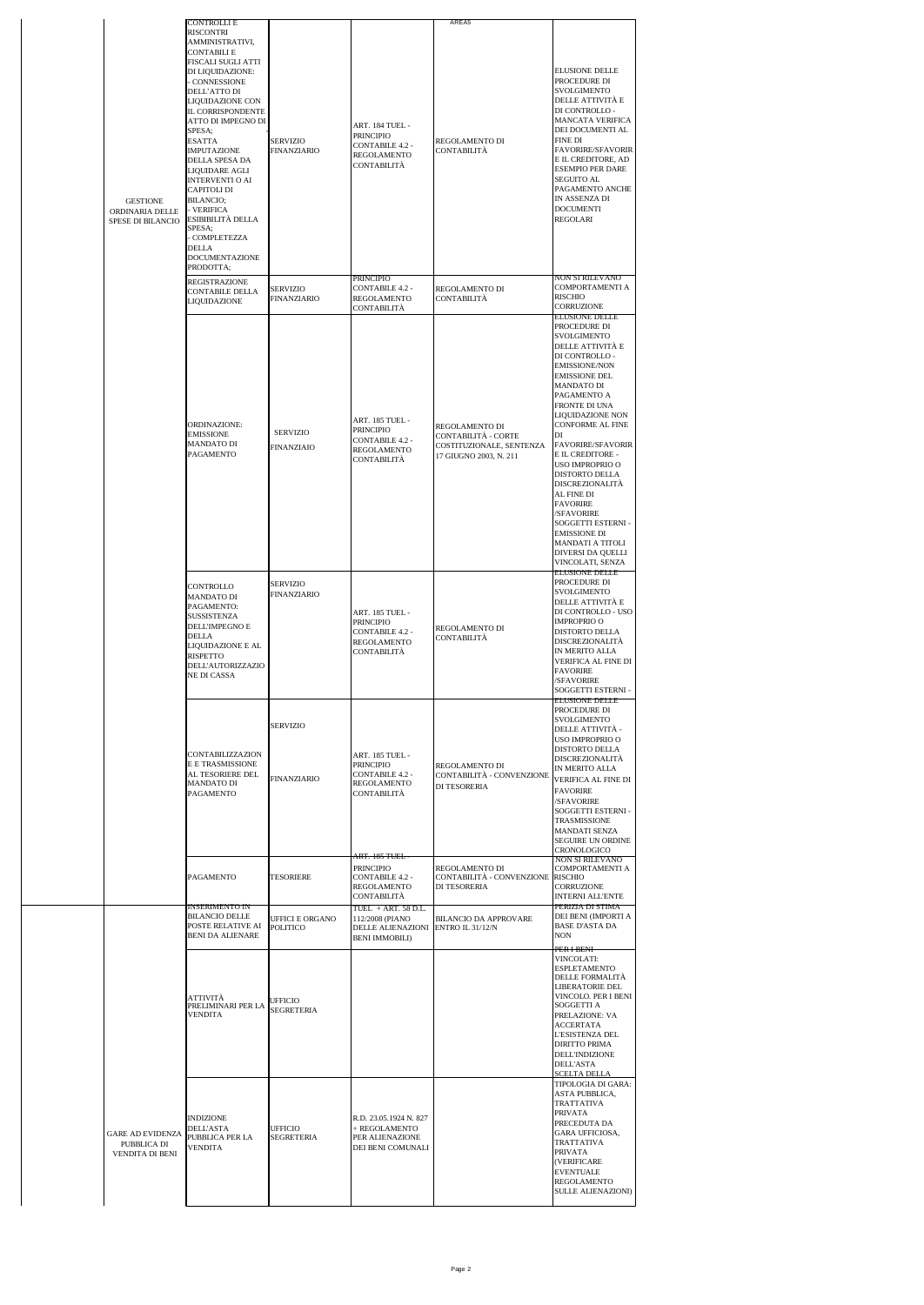|              | NOMINA DELLA<br>COMMISSIONE                                                                                                                                                                                                                                                                                             | <b>RUP</b>                         |                                                                                                             | AREA5<br>SCADUTI I TERMINI PER LA<br>PRESENTAZIONE DELLA<br><b>DOMANDA</b> | <b>IRREGOLARE</b><br>COMPOSIZIONE<br><b>DELLA</b><br>COMMISSIONE DI<br>CONCORSO<br><b>FINALIZZATA AD</b><br>AGEVOLARE<br>PARTICOLARI                                                                                                      |
|--------------|-------------------------------------------------------------------------------------------------------------------------------------------------------------------------------------------------------------------------------------------------------------------------------------------------------------------------|------------------------------------|-------------------------------------------------------------------------------------------------------------|----------------------------------------------------------------------------|-------------------------------------------------------------------------------------------------------------------------------------------------------------------------------------------------------------------------------------------|
|              | STESURA VERBALE<br>DI GARA                                                                                                                                                                                                                                                                                              | <b>COMMISSIONE DI</b><br>GARA      | R.D. 23.05.1924 N. 827<br>+ REGOLAMENTO<br>PER ALIENAZIONE                                                  |                                                                            | <b>ISTANZE</b>                                                                                                                                                                                                                            |
|              | <b>APPROVAZIONE</b><br>VERBALE DI GARA E<br>DICHIARAZIONE<br>VINCITORE<br><b>RESTITUZIONE</b>                                                                                                                                                                                                                           | <b>RUP</b><br><b>UFFICIO</b>       | DEI BENI COMUNALI                                                                                           |                                                                            |                                                                                                                                                                                                                                           |
|              | GARANZIE, SE<br>PREVISTE<br>ATTO DI INDIRIZZO                                                                                                                                                                                                                                                                           | <b>SEGRETERIA</b>                  |                                                                                                             |                                                                            |                                                                                                                                                                                                                                           |
|              | A LOCARE<br><b>INDAGINE DI</b><br>MERCATO VOLTA<br>AD AD ACQUISIRE<br><b>INFORMAZIONI</b><br>CIRCA LA<br>FATTIBILITÀ E LE<br>CARATTERISTICHE<br>DELL'OGGETTO DEL<br>CONTRATTO, I<br>PREZZI CORRENTI E<br>QUANT'ALTRO<br>POSSA ESSERE UTILE<br>PER STABILIRE I<br>TERMINI DELLA<br><b>GARA STESSA E DEL</b><br>CONTRATTO | ORGANO POLITICO<br>$_{\text{CUC}}$ |                                                                                                             |                                                                            | INOSSERVANZA<br><b>REGOLE</b><br>PROCEDURALI A<br><b>GARANZIA DELLA</b><br>TRASPARENZA E<br>DELL'IMPARZIALITÀ<br>DELLA SELEZIONE<br>(ANONIMATO, ECC)                                                                                      |
|              | <b>INDIVIDUAZIONE</b><br><b>ELEMENTI</b><br>ESSENZIALI DEL<br>CONTRATTO E<br><b>IMPORTO A BASE</b><br>D'ASTA                                                                                                                                                                                                            | CUC.                               |                                                                                                             |                                                                            | PREDISPOSIZIONE DI<br><b>CLAUSOLE</b><br>CONTRATTUALI DAL<br><b>CONTENUTO VAGO</b><br>O VESSATORIO PER<br>DISINCENTIVARE LA<br>PARTECIPAZIONE<br>ALL'ASTA OVVERO<br>PER CONSENTIRE<br>MODIFICHE IN FASE<br>DI ESECUZIONE<br>PREVISIONI DI |
|              | PREDISPOSIZIONE<br>ATTI E DOCUMENTI                                                                                                                                                                                                                                                                                     | CUC                                |                                                                                                             |                                                                            | REQUISITI DI<br>ACCESSO<br>PERSONALIZZATI                                                                                                                                                                                                 |
|              | DEFINIZIONE DEI<br>REQUISITI DI<br>PARTECIPAZIONE, DI<br>AGGIUDICAZIONE E<br>DI ASSEGNAZIONE<br>DEI PUNTEGGI                                                                                                                                                                                                            | CUC                                |                                                                                                             |                                                                            | PREVISIONI DI<br>REQUISITI DI<br><b>ACCESSO</b><br>PERSONALIZZATI                                                                                                                                                                         |
|              | INDIVIDUAZIONE<br>DEL RESPONSABILE<br>UNICO DEL                                                                                                                                                                                                                                                                         | RESPONSABILE UTC                   |                                                                                                             | PRIMA DELL'APERTURA DELLE<br><b>BUSTE</b>                                  | ELUSIONE DELLE<br><b>REGOLE DI</b>                                                                                                                                                                                                        |
|              | PUBBLICAZIONE<br>DELL'AVVISO DI<br>ASTA PUBBLLICA                                                                                                                                                                                                                                                                       | CUC                                |                                                                                                             |                                                                            | AFFIDAMENTO<br>MEDIANTE<br><b>L'IMPROPRIO</b>                                                                                                                                                                                             |
|              | <b>EVENTUALE</b><br><b>TRATTATIVA</b><br>PRIVATA PREVIE<br>ADEGUATE FORME<br>DI PUBBLICITÀ PER<br>MOTIVATE E<br>SPECIALI<br>CIRCOSTANZE                                                                                                                                                                                 | CUC                                |                                                                                                             |                                                                            | UTILIZZO DELLA<br><b>TRATTATIVA</b><br>PROVATA PER<br><b>FAVORIRE UNO</b><br><b>SPECIFICO</b><br><b>OPERATORE</b>                                                                                                                         |
|              | TRATTAMENTO E<br><b>CUSTODIA DELLA</b><br><b>DOCUMENTAZIONE</b><br>DI GARA                                                                                                                                                                                                                                              | <b>UFFICIO TECNICO</b>             |                                                                                                             | PRIMA DELL'APERTURA DELLE<br><b>BUSTE</b>                                  | <b>ALTERAZIONE O</b><br>SOTTRAZIONE<br><b>DELLA</b><br><b>DOCUMENTAZIONE</b><br>DI GARA SIA IN FASE<br>DI GARA CHE IN<br><b>FASE SUCCESSIVA DI</b><br>CONTROLLO                                                                           |
|              | <b>EVENTUALE</b><br>REVOCA DEL BANDO                                                                                                                                                                                                                                                                                    | CUC                                |                                                                                                             |                                                                            | ABUSO DI RICORSO<br>ALLA REVOCA AL<br>FINE DI ESCLUDERE<br>CONCORRENTE<br><b>INDESIDERATO E</b><br><b>BLOCCARE UNA</b><br><b>GARA IL CUI</b><br>RISULTATO SI SIA<br>RIVELATO DIVERSO                                                      |
| <b>FITTI</b> | NOMINA SEGGIO DI<br>GARA/COMMISSIONE<br>DI GARA                                                                                                                                                                                                                                                                         | CUC                                | LEGGE DI<br>CONTABILITÀ<br>DELLO STATO (R.D.<br>2440/1923) E<br>REGOLAMENTO<br>ATTUATIVO (R.D.<br>827/1924) |                                                                            | DA QUELLO ATTESO<br><b>IRREGOLARE</b><br>COMPOSIZIONE<br><b>DELLA</b><br><b>COMMISSIONE DI</b><br>CONCORSO<br>FINALIZZATA AL<br>RECLUTAMENTO DI<br>CANDIDATI<br>PARTICOLARI                                                               |
|              | APERTURA DELLE<br><b>BUSTE</b>                                                                                                                                                                                                                                                                                          | CUC                                |                                                                                                             |                                                                            |                                                                                                                                                                                                                                           |
|              | VALUTAZIONE<br>DELLE OFFERTE                                                                                                                                                                                                                                                                                            | <b>CUC</b>                         |                                                                                                             |                                                                            | VIOLAZIONE DI<br>PRINCIPI DI<br>TRASPARENZA, NON<br>DISCRIMINAZIIONE,<br>PARITÀ DI<br>TRATTAMENTO, NEL<br>VALUTARE LE<br><b>OFFERTE</b><br>PERVENUTE                                                                                      |
|              | <b>ESCLUSIONI</b>                                                                                                                                                                                                                                                                                                       | CUC                                |                                                                                                             |                                                                            | <b>ARTIFICIOSE ED</b><br>ERRATE PROCEDURE<br>PER<br>PRETERMETTERE<br>L'AGGIUDICATARIO<br>E FAVORIRE GLI<br><b>OPERATORI</b><br>ECONOMICI CHE<br>SEGUONO NELLA                                                                             |
|              | AGGIUDICAZIONE<br><b>PROVVISORIA</b>                                                                                                                                                                                                                                                                                    | CUC                                |                                                                                                             |                                                                            | <b>ERRONEE</b><br>AGGIUDICAZIONI<br>CON LO SCOPO DI<br><b>AVVANTAGGIARE</b><br>SPECIFICI SOGGETTI                                                                                                                                         |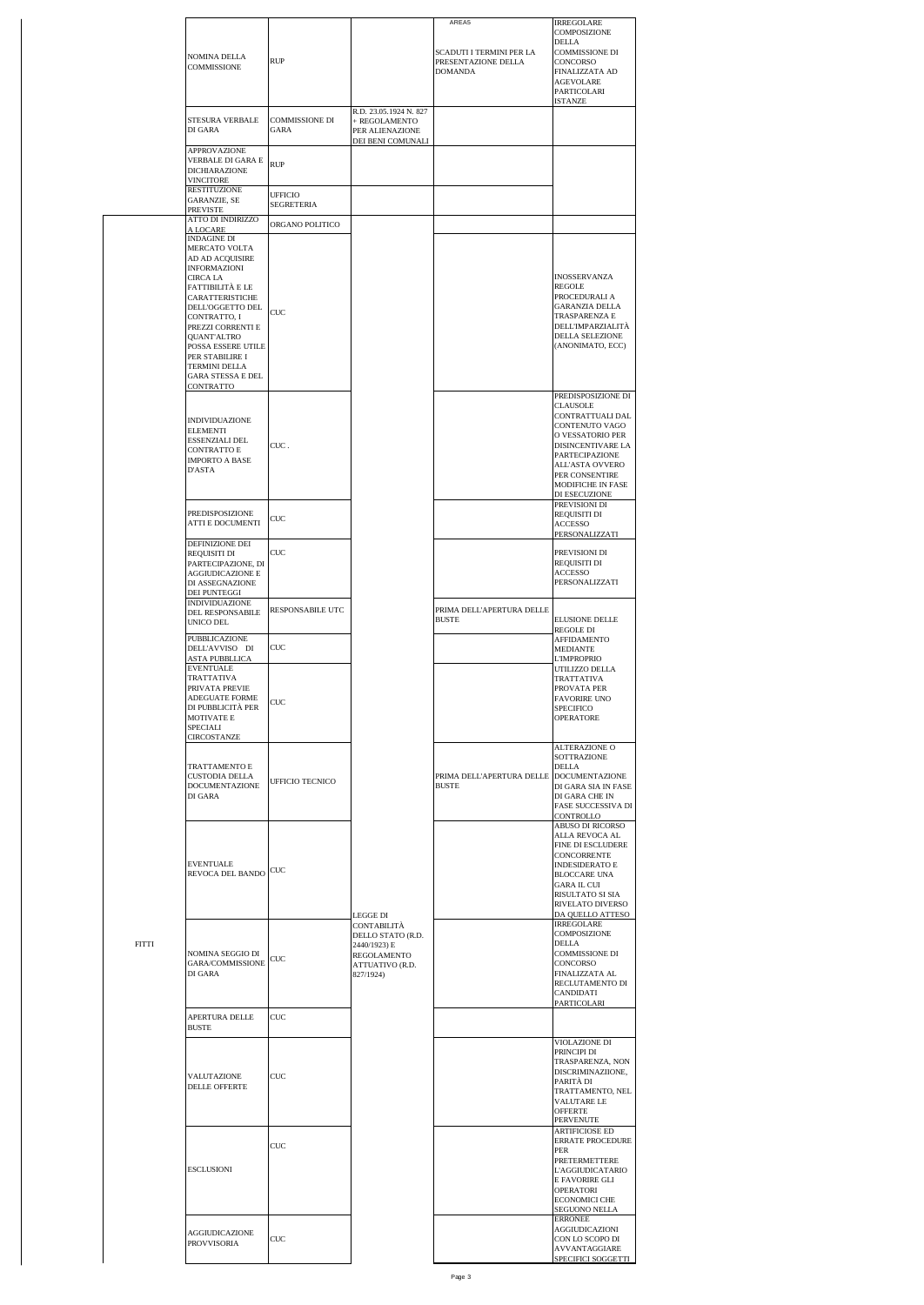|                                                                                         | COMUNICAZIONE<br>ALL'AGGIUDICATARI CUC                                                                     |                                       |                                                          | AREA5                                                                               |                                                                                                                                                                                                                                      |
|-----------------------------------------------------------------------------------------|------------------------------------------------------------------------------------------------------------|---------------------------------------|----------------------------------------------------------|-------------------------------------------------------------------------------------|--------------------------------------------------------------------------------------------------------------------------------------------------------------------------------------------------------------------------------------|
|                                                                                         |                                                                                                            |                                       |                                                          |                                                                                     | <b>CONDOTTE TESE A</b>                                                                                                                                                                                                               |
|                                                                                         | VERIFICA POSSESSO<br>DEI REQUISITI<br><b>GENERALI E</b><br>SPECIALI                                        | CUC                                   |                                                          |                                                                                     | <b>RESTRINGERE</b><br><b>INDEBITAMENTE LA</b><br>PLATEA DEI<br>PARTECIPANTI                                                                                                                                                          |
|                                                                                         | AGGIUDICAZIONE<br><b>DEFINITIVA</b>                                                                        | CUC                                   |                                                          |                                                                                     | <b>ALL'ASTA</b><br><b>FORMALIZZAZIONE</b><br><b>DELL'AGGIUDICAZIO</b><br>NE IN ASSENZA DEI<br>NECESSARI<br>COPNTROLLI<br>ÈPREVISTIO DALLA<br><b>NORMATIVA</b><br>VIGENTE O IN CASO<br>DI INSUFFICIENZA                               |
|                                                                                         | STUPULA DEL<br>CONTRATTO                                                                                   | SEGRETARIO C.                         |                                                          |                                                                                     | <b>DEGLI STESSI</b><br>SOTTOSCRIZIONE<br>DEL CONTRATTO DA<br>PARTE DI SOGGETTI<br><b>CHE NON</b><br>POSSIEDONO I<br>REQUISITI PREVISTI<br>DALLA LEGGE E I<br><b>SEGUITO</b><br>ALL'ESPLETAMENTO<br>DI UNA PROCEDURA<br>NON LEGITTIMA |
|                                                                                         | APPROVAZIONE<br>MODIFICHE<br>CONTRATTO<br>ORIGINARIO<br>RISOLUZIONE DEL<br>CONTRATTO<br>UTILIZZO DI RIMEDI | SEGRETARIO C.<br>$_{\text{CUC}}$      |                                                          |                                                                                     | RICORSO A SISTEMI                                                                                                                                                                                                                    |
|                                                                                         | DI RISOLUZIONE DI<br>CONTROVERSIE<br>ALTERNATIVI A<br>QUELLI<br>GIURISDIZIONALE                            | UTC                                   |                                                          |                                                                                     | <b>ALTERNATIVI DI</b><br>RISOLUZIONE DELLE<br><b>CONTROVERSIE PER</b><br><b>FAVORIRE</b><br><b>L'ESECUTORE</b>                                                                                                                       |
|                                                                                         | CARICAMENTO IN<br><b>ARCHIVIO</b>                                                                          | AREA TECNICA                          | CODICE CIVILE,<br>NORMATIVA DI<br>SETTORE.<br>CAPITOLATO | PROGRAMMAZIONE<br>PLURIENNALE                                                       | INOSSERVANZA<br><b>REGOLE PREVISTE</b><br><b>NEL DUVRI E CSA</b>                                                                                                                                                                     |
|                                                                                         | VERIFICA TIPOLOGIA<br><b>INTERVENTO</b>                                                                    | AREA TECNICA                          | CAPITOLATO<br>SPECIALE RSU                               |                                                                                     |                                                                                                                                                                                                                                      |
| <b>GESTIONE IMMOBILI:</b><br>MANUTENZIONE<br>ORDINARIA AREE                             | SOPRALLUOGHI<br><b>ACCERTAMENTO</b><br>AFFIDAMENTO DEL                                                     | AREA TECNICA<br>AREA TECNICA          | CAPITOLATO<br>SPECIALE RSU<br>CAPITOLATO<br>SPECIALE RSU |                                                                                     |                                                                                                                                                                                                                                      |
| <b>VERDI</b>                                                                            | SERVIZIO (INCLUSA<br><b>NELLA GESTIONE</b><br>DEL SERVIZIO DI RSU<br>COMUNALE)                             | AREA TECNICA                          | CAPITOLATO<br>SPECIALE RSU                               | TERMINI PREVISTI DAL CSA O<br>DA NORMA DI LEGGE                                     |                                                                                                                                                                                                                                      |
|                                                                                         | SORVEGLIANZA<br><b>ESECUZIONE LAVORI</b>                                                                   | AREA TECNICA                          | CAPITOLATO<br>SPECIALE RSU                               |                                                                                     |                                                                                                                                                                                                                                      |
|                                                                                         | LIQUIDAZIONE<br>(INCLUSA NEL<br>CANONE MENSILE<br>DELL'APPALTO RSU)                                        | AREA ECONOMICO-<br>FINANZIARIA        | CAPITOLATO<br>SPECIALE RSU                               |                                                                                     |                                                                                                                                                                                                                                      |
|                                                                                         | APPROVAZIONE<br>REGOLAMENTO PER<br>LA MANUTENZIONE<br><b>STRAORDINARIA</b>                                 | AREA TECNICA                          | CODICE CIVILE,<br>NORMATIVA DI<br>SETTORE.<br>CAPITOLATO |                                                                                     |                                                                                                                                                                                                                                      |
|                                                                                         | VERIFICA TIPOLOGIA<br><b>INTERVENTO</b>                                                                    | AREA TECNICA                          |                                                          |                                                                                     |                                                                                                                                                                                                                                      |
| <b>GESTIONE IMMOBILI:</b><br>MANUTENZIONE                                               | SOPRALLUOGHI<br>REDAZIONE                                                                                  | AREA TECNICA<br>AREA TECNICA          |                                                          |                                                                                     |                                                                                                                                                                                                                                      |
| STRAORDINARIA<br>AREE VERDI:                                                            | <b>PREVENTIVI</b><br><b>PREDISPOSIZIONE</b>                                                                |                                       |                                                          |                                                                                     |                                                                                                                                                                                                                                      |
| <b>INTERVENTI</b><br>MANUTENTIVI<br>FINALIZZATI ALLA<br>CONSERVAZIONE<br>DEL PATRIMONIO | AFFIDAMENTO,<br>DIRETTO SE<br>SOTTOSOGLIA, IN<br><b>ALTERVATIVA</b>                                        | ORGANO POLITICO                       | D. LGS 50/2016                                           | TERMINI PREVISTI DAL                                                                |                                                                                                                                                                                                                                      |
| ARBOREO E ATTI A<br><b>GARANTIRE LA</b>                                                 | PREDISPOSIZIONE<br>GARA                                                                                    |                                       |                                                          | REGOLAMENTO O DA NORMA<br>DI LEGGE                                                  | VALUTAZIONE                                                                                                                                                                                                                          |
| FRUIBILITÀ IN<br>SICUREZZA DELLE<br>AREE E SUOLO                                        | AFFIDAMENTO                                                                                                | AREA TECNICA                          |                                                          |                                                                                     | ARBITRARIA DEI<br><b>REQUISITI</b>                                                                                                                                                                                                   |
| PUBBLICO                                                                                | SORVEGLIANZA<br>ESECUZIONE LAVORI                                                                          | AREA TECNICA                          |                                                          |                                                                                     | <b>EROGOAZIONE NON</b>                                                                                                                                                                                                               |
|                                                                                         | LIQUIDAZIONE                                                                                               | AREA ECONOMICO-<br><b>FINANZIARIA</b> |                                                          |                                                                                     | <b>CONFORME AL</b><br>REGOLAMENTO O<br><b>PROVVEDIMENTO</b><br><b>FINALE</b>                                                                                                                                                         |
|                                                                                         | <b>COLLAUDO</b><br>PREDISPOSIZIONE E<br>PUBBLICAZIONE<br><b>BANDO ANNUALE</b>                              | AREA TECNICA<br>AREA TECNICA          | CODICE CIVILE - DPR<br>285/90                            | TERMINI PREVISTI DAL                                                                | <b>TERMINI DI</b><br>PUBBLICAZIONE<br>ORDINARI                                                                                                                                                                                       |
|                                                                                         | PREDISPOSIZIONE<br><b>BANDO</b>                                                                            | AREA TECNICA                          | D.LGS. 50/2016                                           | REGOLAMENTO O DA NORMA<br>DI LEGGE                                                  |                                                                                                                                                                                                                                      |
|                                                                                         | PUBBLICAZIONE<br><b>BANDO</b>                                                                              | AREA TECNICA                          | D.LGS. 50/2017                                           | <b>ALMENO 30 GIORNI</b>                                                             | <b>TERMINI DI</b><br><b>PUBBLICAZIONE</b><br><b>RIDOTTI</b><br><b>ERRATA</b>                                                                                                                                                         |
|                                                                                         | <b>ISTRUTTORIA</b><br><b>DOMANDE</b><br>PRESENTATE                                                         | AREA TECNICA                          | D.LGS. 50/2018                                           | SCADUTI I TERMIN PER LA<br>PRESENTAZIONE DELLA<br><b>DOMANDA</b>                    | VALUTAZIONE<br>DELLA SUSSISTENZA<br>DEI REQUISITI<br><b>RICHIESTI</b>                                                                                                                                                                |
|                                                                                         | <b>FORMAZIONE</b><br><b>GRADUATORIE</b><br>PROVVISORIA<br><b>ESAME EVENTUALI</b>                           | COMMISSIONE<br>COMMISSIONE            | D.LGS. 50/2019                                           | TERMINI PREVISTI DAL<br>REGOLAMENTO O DA NORMA<br>DI LEGGE<br>SCADUTI I TERMINI PER | <b>INOSSERVANZA</b><br><b>REGOLE</b><br>PROCEDURALI A<br><b>GARANZIA DELLA</b>                                                                                                                                                       |
| <b>GESTIONE IMMOBILI:</b><br>MANUTENZIONE<br><b>CIMITERI</b>                            | <b>RICORSI</b><br><b>FORMAZIONE</b><br>GRADUATORIA<br><b>DEFINTIVA</b>                                     | COMMISSIONE                           |                                                          | PRESENTARE RICORSO<br>TERMINI PREVISTI DAL<br>REGOLAMENTO O DA NORMA<br>DI LEGGE    | TRASPARENZA E<br>DELL'IMPARZIALITÀ<br>DELLA SELEZIONE.                                                                                                                                                                               |
|                                                                                         | AGGIUDICAZIONE                                                                                             | AREA TECNICA                          |                                                          | TERMINI PREVISTI DAL<br>REGOLAMENTO O DA NORMA<br>DI LEGGE                          | <b>PROVVEDIMENTO</b><br>NON COERENTE CON<br><b>GRADUATORIA</b>                                                                                                                                                                       |
|                                                                                         | <b>STIPULA</b><br>CONTRATTO<br>TRASMISSIONE ALLA                                                           | SEGRETARIO<br>COMUNALE                |                                                          |                                                                                     |                                                                                                                                                                                                                                      |
|                                                                                         | SEGRETERIA PER<br><b>REGISTRAZIONE</b><br>ATTO IN<br><b>REPERTORIO</b>                                     | <b>SEGRETARIO</b><br>COMUNALE         |                                                          | DOPO LA SOTTOSCRIZIONE<br>DEL CONTRATTO                                             |                                                                                                                                                                                                                                      |
|                                                                                         | TRASMISSIONE<br><b>AGENZIA ENTRATE</b>                                                                     | <b>SEGRETARIO</b><br>COMUNALE         |                                                          | ENTRO 20 GIORNI DALLA<br>SOTTOSCRIZINE                                              |                                                                                                                                                                                                                                      |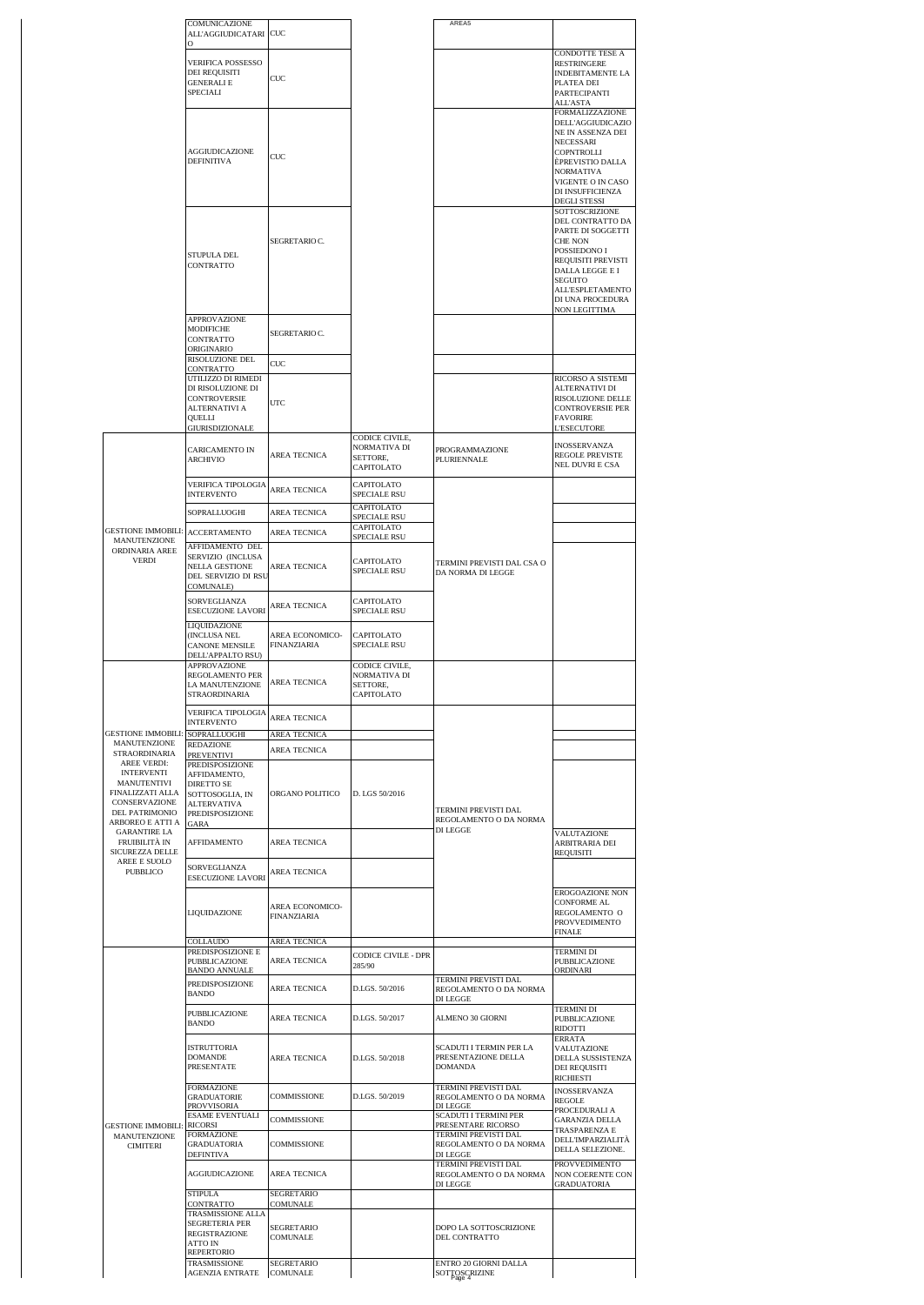|                                                                 | LIQUIDAZIONE E<br><b>PAGAMENTO</b><br>CONTRIBUTO AGLI<br><b>AVENTI TITOLO</b>                                                                                                                 | AREA ECONOMICO-<br><b>FINANZIARIA</b>                 |                                                                          | AREA5                                        | EROGOAZIONE NON<br><b>CONFORME AL</b><br>REGOLAMENTO O<br><b>PROVVEDIMENTO</b><br><b>FINALE</b>                                                       |
|-----------------------------------------------------------------|-----------------------------------------------------------------------------------------------------------------------------------------------------------------------------------------------|-------------------------------------------------------|--------------------------------------------------------------------------|----------------------------------------------|-------------------------------------------------------------------------------------------------------------------------------------------------------|
|                                                                 | VALUTAZIONE<br>DELLO STATO<br><b>DELL'IMMOBILE</b>                                                                                                                                            | AREA TECNICA                                          | REGOLAMENTO DEL<br>PATRIMONIO E<br>LEGGE DI SETTORE.<br>D.M. 18/04/2012, |                                              |                                                                                                                                                       |
|                                                                 | PREDISPOSIZIONE<br><b>SCHEDA DI</b><br>VALUTAZIONE<br><b>RISCHI</b>                                                                                                                           | AREA TECNICA                                          |                                                                          | TERMINI PREVISTI DA<br>REGOLAMENTO E TECNICI | VALUTAZIONE NON<br>CONFORME<br><b>ALL'EFFETTIVO</b><br>DEGRADO                                                                                        |
|                                                                 | DEFINIZIONE PIANO<br>DI MANUTENZIONE                                                                                                                                                          | AREA TECNICA                                          |                                                                          | 10 GG.                                       | VALUTAZIONE NON<br><b>CONFORME</b><br><b>ALL'EFFETTIVO</b><br><b>DEGRADO</b>                                                                          |
| <b>INTERVENTI DI</b>                                            | <b>INDIVIDUAZIONE</b><br><b>INTERVENTI DA</b><br>EFFETTUARE IN<br><b>BASE ALLE PRIORITÀ</b><br><b>EMERSE DALLA</b><br>VALUTAZIONE<br>DELLO STATO DI<br><b>DEGRADO</b><br><b>DELL'IMMOBILE</b> | ORGANO POLITICCO                                      |                                                                          |                                              |                                                                                                                                                       |
| <b>RISTRUTTURAZIONE</b><br>E MANUTENZIONE<br>DEI BENI CULTURALI | <b>VERIFICA</b><br>POSSIBILITÀ DI<br><b>ACCEDERE A</b><br><b>FINANZIAMENTIO</b><br><b>PUBBLICI</b><br>(MINISTERIALI,<br>FONDI EUROPEI)                                                        | <b>AREA TECNICA</b>                                   |                                                                          |                                              |                                                                                                                                                       |
|                                                                 | <b>PREDISPOSIZIONE</b><br><b>GARA (VEDERE</b><br><b>PROCESSO</b><br>PRECEDENTE)                                                                                                               | CUC                                                   | D.LGS, 50/2016                                                           |                                              | <b>INOSSERVANZA</b><br><b>REGOLE</b><br>PROCEDURALI A<br><b>GARANZIA DELLA</b><br><b>TRASPARENZA E</b><br>DELL'IMPARZIALITÀ<br><b>DELLA SELEZIONE</b> |
|                                                                 | <b>AFFIDAMENTO</b>                                                                                                                                                                            | CUC                                                   | D.LGS, 50/2017                                                           |                                              | <b>VERIFICA DEI</b><br>REQUISITI                                                                                                                      |
|                                                                 | SORVEGLIANZA<br><b>ESECUZIONE LAVORI</b>                                                                                                                                                      | AREA TECNICA                                          |                                                                          |                                              | <b>INOSSERVANZA</b><br>REGOLE DEL<br>CAPITOLATO, DELLE<br>LEGGI, E DELLE<br>DISPOSIZIONI                                                              |
|                                                                 | LIQUIDAZIONE<br>COLLAUDO                                                                                                                                                                      | AREA ECONOMICO-<br>FINANZIARIA<br><b>AREA TECNICA</b> |                                                                          |                                              |                                                                                                                                                       |
|                                                                 |                                                                                                                                                                                               |                                                       |                                                                          |                                              |                                                                                                                                                       |

GESTIONE DEL PATRIMONIO COMUNALE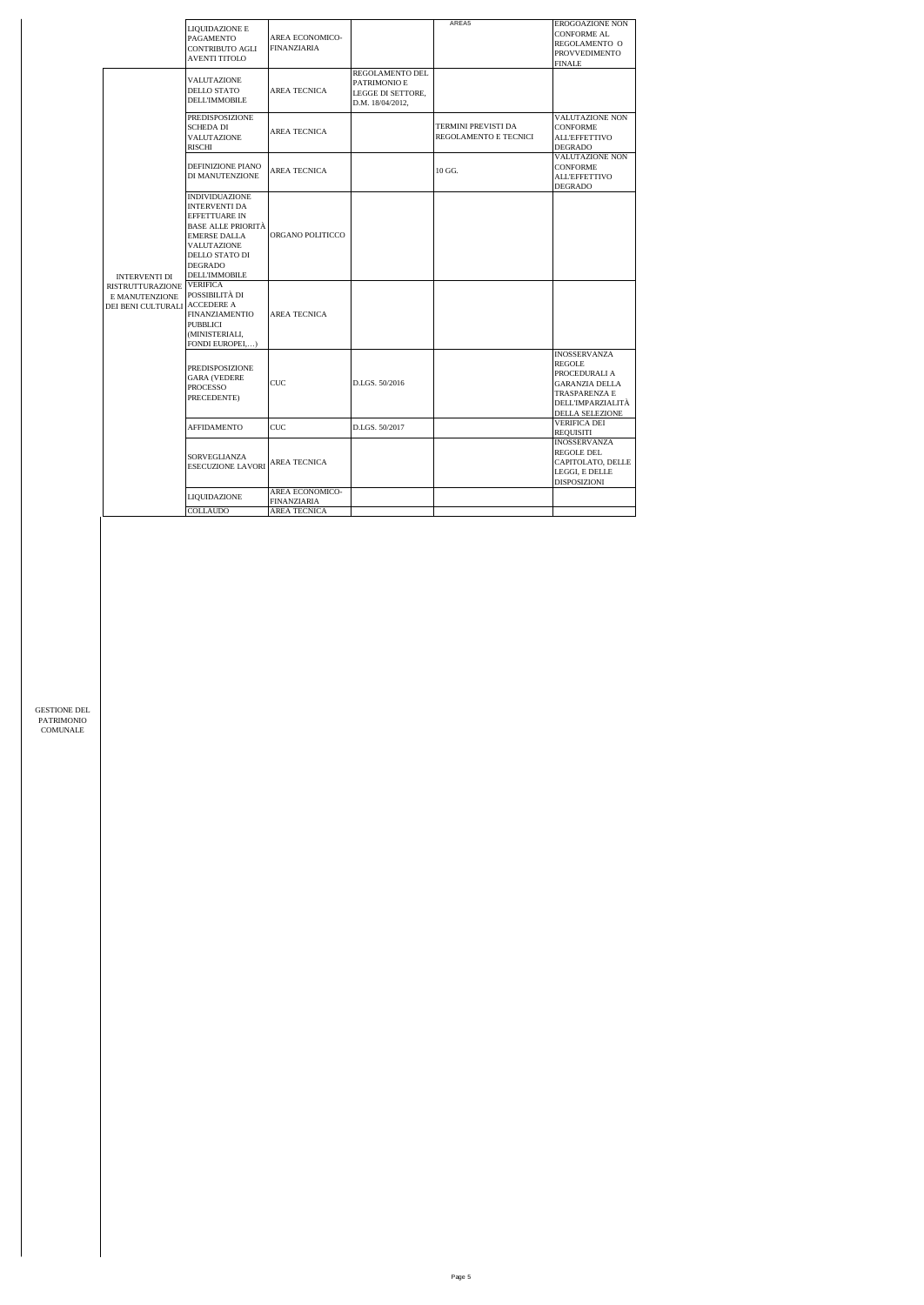|  |                                                                        | <b>CARICAMENTO IN</b><br><b>ARCHIVIO</b>                                                                                                                                        | AREA TECNICA                   | LEGGE FINANZIARIA<br>DEL 2003 -<br>REGOLAMENTO DI<br><b>GESTIONE DEL</b><br>PATRIMONIO<br>COMUNALE,<br>REGOLAMENTO<br><b>SUGLI IMPIANTI</b><br>SPORTIVI E | PROGRAMMAZIONE<br>PLURIENNALE                | <b>INOSSERVANZA</b><br><b>REGOLE PREVISTE</b><br>NEL DUVRI E CSA                                                                        |
|--|------------------------------------------------------------------------|---------------------------------------------------------------------------------------------------------------------------------------------------------------------------------|--------------------------------|-----------------------------------------------------------------------------------------------------------------------------------------------------------|----------------------------------------------|-----------------------------------------------------------------------------------------------------------------------------------------|
|  |                                                                        | <b>VERIFICA TIPOLOGIA</b><br><b>INTERVENTO</b>                                                                                                                                  | AREA TECNICA                   |                                                                                                                                                           |                                              |                                                                                                                                         |
|  |                                                                        | SOPRALLUOGHI                                                                                                                                                                    | AREA TECNICA                   |                                                                                                                                                           |                                              |                                                                                                                                         |
|  |                                                                        | <b>ACCERTAMENTO</b>                                                                                                                                                             | AREA TECNICA                   | NORMATIVA DI                                                                                                                                              |                                              | VALUTAZIONE NON<br><b>CONFORME</b><br><b>ALL'EFFETTIVO</b><br><b>DEGRADO</b>                                                            |
|  | <b>GESTIONE IMPIANTI</b><br>SPORTIVI-<br>MANUTENZIONE                  | VERIFICA VALORE<br>DELL'INTERVENTO<br>PER SCELTA DELLA<br>PROCEDURA DI<br>AFFIDAMENTO                                                                                           | AREA TECNICA                   |                                                                                                                                                           |                                              |                                                                                                                                         |
|  | ORDINARIA                                                              | SORVEGLIANZA<br>ESECUZIONE LAVORI                                                                                                                                               | AREA TECNICA                   |                                                                                                                                                           |                                              |                                                                                                                                         |
|  |                                                                        | LIQUIDAZIONE                                                                                                                                                                    | AREA ECONOMICO-<br>FINANZIARIA |                                                                                                                                                           |                                              | EROGOAZIONE NON<br><b>CONFORME AL</b><br>REGOLAMENTO O<br>PROVVEDIMENTO<br>FINALE                                                       |
|  |                                                                        | <b>COLLAUDO</b>                                                                                                                                                                 | <b>AREA TECNICA</b>            |                                                                                                                                                           |                                              |                                                                                                                                         |
|  | <b>GESTIONE IMPIANTI</b><br>SPORTIVI-<br>MANUTENZIONE<br>STRAORDINARIA | VALUTAZIONE<br>DELLO STATO<br><b>DELL'IMMOBILE</b>                                                                                                                              | AREA TECNICA                   | LEGGE FINANZIARIA<br>DEL 2003 -<br>REGOLAMENTO DI<br><b>GESTIONE DEL</b><br>PATRIMONIO<br>COMUNALE,<br>REGOLAMENTO<br><b>SUGLI IMPIANTI</b><br>SPORTIVI E |                                              |                                                                                                                                         |
|  |                                                                        | PREDISPOSIZIONE<br><b>SCHEDA DI</b><br>VALUTAZIONE<br><b>RISCHI</b>                                                                                                             | AREA TECNICA                   |                                                                                                                                                           | TERMINI PREVISTI DA<br>REGOLAMENTO E TECNICI | VALUTAZIONE NON<br>CONFORME<br><b>ALL'EFFETTIVO</b><br>DEGRADO                                                                          |
|  |                                                                        | <b>INDIVIDUAZIONE</b><br><b>INTERVENTI DA</b><br>EFFETTUARE IN<br><b>BASE ALLE PRIORITÀ</b><br><b>EMERSE DALLA</b><br>VALUTAZIONE<br>DELLO STATO DI<br>DEGRADO<br>DELL'IMMOBILE | ORGANO POLITICCO               |                                                                                                                                                           |                                              |                                                                                                                                         |
|  |                                                                        | <b>VERIFICA</b><br>POSSIBILITÀ DI<br>ACCEDERE A<br><b>FINANZIAMENTIO</b><br><b>PUBBLICI</b><br>(MINISTERIALI,<br>FONDI EUROPEI,                                                 | AREA TECNICA                   | NORMATIVA DI                                                                                                                                              |                                              |                                                                                                                                         |
|  |                                                                        | PREDISPOSIZIONE<br><b>GARA (VEDERE</b><br>PROCESSO<br>PRECEDENTE)                                                                                                               | CUC                            | D.LGS, 50/2016                                                                                                                                            |                                              | <b>INOSSERVANZA</b><br><b>REGOLE</b><br>PROCEDURALI A<br><b>GARANZIA DELLA</b><br>TRASPARENZA E<br>DELL'IMPARZIALITÀ<br>DELLA SELEZIONE |
|  |                                                                        | AFFIDAMENTO                                                                                                                                                                     | CUC                            | D.LGS. 50/2017                                                                                                                                            |                                              | VERIFICA DEI<br>REQUISITI                                                                                                               |
|  |                                                                        | SORVEGLIANZA<br>ESECUZIONE LAVORI                                                                                                                                               | ${\rm CUC}$                    |                                                                                                                                                           |                                              | <b>INOSSERVANZA</b><br>REGOLE DEL<br>CAPITOLATO, DELLE<br>LEGGI, E DELLE<br>DISPOSIZIONI                                                |
|  |                                                                        | LIQUIDAZIONE                                                                                                                                                                    | AREA ECONOMICO-<br>FINANZIARIA |                                                                                                                                                           |                                              |                                                                                                                                         |
|  |                                                                        | COLLAUDO                                                                                                                                                                        | AREA TECNICA                   |                                                                                                                                                           |                                              |                                                                                                                                         |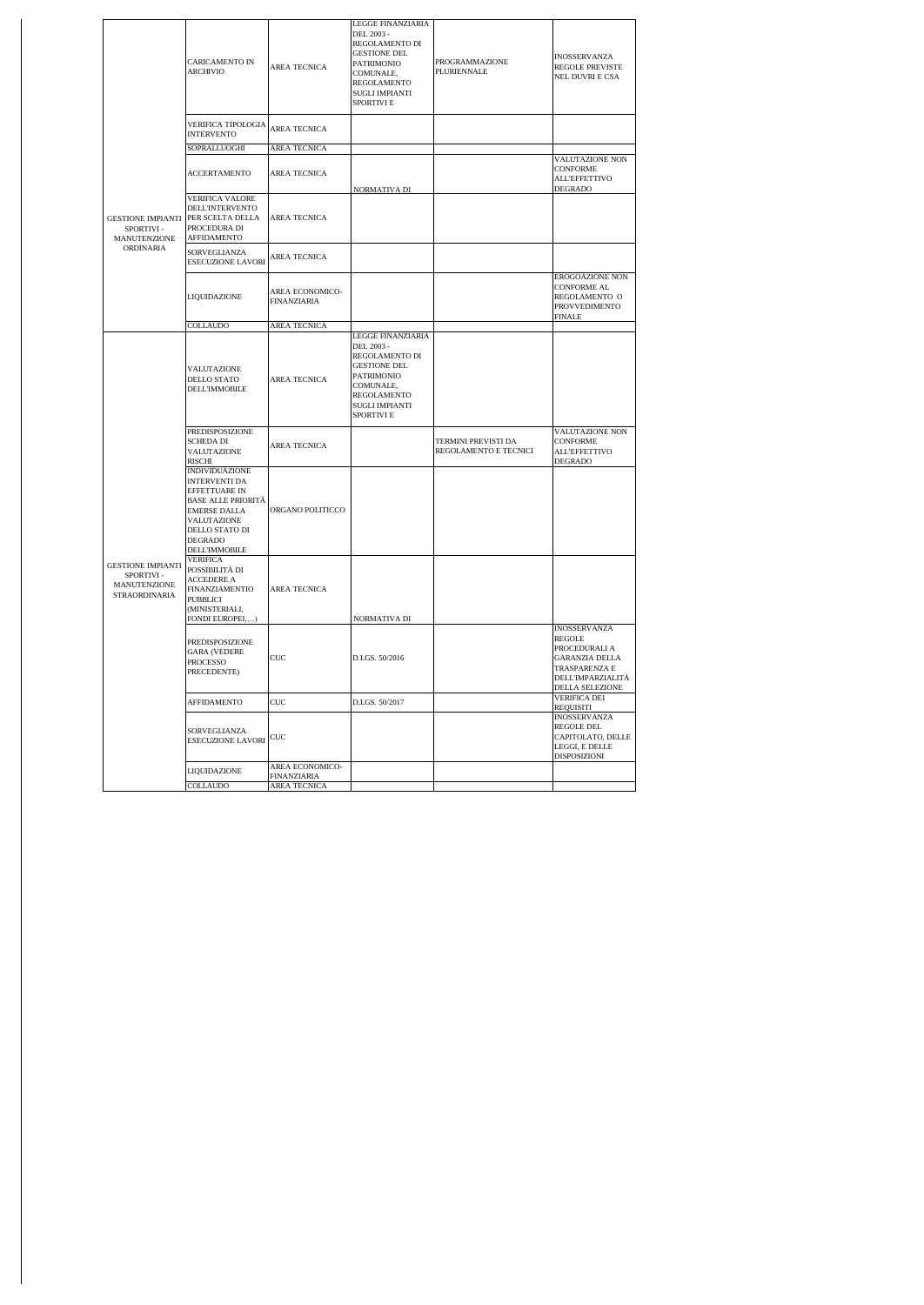|  |                                                                 | <b>ISTANZA DA PARTE</b><br>DEI SOGGETTI<br><b>INTERESSATI (PER</b><br>ES. PRIVATI O<br>ASSOCIAZIONI<br>SENZA SCOPO DI                                                                                                                                                                                                                                                                            | AREA TECNICA                                                   | REGOLAMENTO DI<br><b>GESTIONE DEL</b><br>PATRIMONIO<br>COMUNALE.                                                                                                                           | TERMINI PREVISTI DA<br>APPOSITO REGOLAMENTO                         |                                                                                                                                                                                                                                                                                                                                           |
|--|-----------------------------------------------------------------|--------------------------------------------------------------------------------------------------------------------------------------------------------------------------------------------------------------------------------------------------------------------------------------------------------------------------------------------------------------------------------------------------|----------------------------------------------------------------|--------------------------------------------------------------------------------------------------------------------------------------------------------------------------------------------|---------------------------------------------------------------------|-------------------------------------------------------------------------------------------------------------------------------------------------------------------------------------------------------------------------------------------------------------------------------------------------------------------------------------------|
|  | <b>CONCESSIONE IN</b><br>USO DI IMMOBILI<br><b>DISPONIBILI</b>  | DELIBERAZIONE<br><b>GIUNTA COMUNALE</b><br>PER CONCESSIONE<br>IN USO,<br>CONTENENTE<br>ANCHE ATTO DI<br><b>INDIRIZZO IN</b><br><b>FAVORE DEL</b><br>RESPONSABILE<br>AREA TECNICA PER<br><b>PREDISPOSZIONE</b><br>AVVISO PUBBLICO<br>PREDISPOSIZIONE E<br>PUBBLICAZIONE<br>AVVISO PUBBLICO<br>PER<br>INDIVIDUAZIONE DI<br>ALTRI EVENTUALI<br>SOGGETTI<br><b>INTERESSATI OLTRE</b><br>AGLI ISTANTI | ORGANO POLITICO<br>AREA TECNICA                                | D.LGS. 50/2016 -<br>REGOLAMENTO<br>COMUNALE                                                                                                                                                | TERMINI PREVISTI DA<br>APPOSITO REGOLAMENTO                         | <b>MANCATO RISPETTO</b><br>DEL TERMINE DI<br>PUBBLICAZIONE                                                                                                                                                                                                                                                                                |
|  |                                                                 | PROCEDURA DI<br>INDIVIDUAZIONE<br>CONCESSIONARIO                                                                                                                                                                                                                                                                                                                                                 | AREA TECNICA                                                   | D.LGS. 50/2016 -<br>REGOLAMENTO<br>COMUNALE                                                                                                                                                | TERMINI DI CUI AL D.LGS.<br>50/2016                                 | INOSSERVANZA<br><b>REGOLE</b><br>PROCEDURALI A<br><b>GARANZIA DELLA</b><br>TRASPARENZA E<br>DELL'IMPARZIALITÀ<br>DELLA SELEZION                                                                                                                                                                                                           |
|  |                                                                 | INDIVIDUAZIONE                                                                                                                                                                                                                                                                                                                                                                                   | AREA TECNICA                                                   | D.LGS. 50/2016                                                                                                                                                                             |                                                                     | <b>VERIFICA DEI</b>                                                                                                                                                                                                                                                                                                                       |
|  |                                                                 | CONCESSIONARIO<br><b>STIPULAZIONE</b><br>CONTRATTO                                                                                                                                                                                                                                                                                                                                               | <b>RESPONSABILE</b><br>AREA<br>TECNICA/UFFICIALE               | D.LGS. 50/2016                                                                                                                                                                             | TERMINI PREVISTI DAL D.LGS.<br>50/2016                              | REQUISITI                                                                                                                                                                                                                                                                                                                                 |
|  |                                                                 | ATTO DI INDIRIZZO<br><b>DELLA GIUNTA</b><br><b>COMUNALE</b>                                                                                                                                                                                                                                                                                                                                      | ROGANTE<br>ORGANO POLITICO                                     | D.LGS. 267/2000 -<br>REGOLAMENTO DI<br><b>GESTIONE DEL</b><br>PATRIMONIO                                                                                                                   |                                                                     |                                                                                                                                                                                                                                                                                                                                           |
|  |                                                                 | <b>VERIFICA</b><br>CONGRUITÀ<br>CANONE                                                                                                                                                                                                                                                                                                                                                           | AREA TECNICA                                                   |                                                                                                                                                                                            | TERMINI PREVISTI DA<br>APPOSITO REGOLAMENTO E<br><b>DAI TECNICI</b> | VALORE DI STIMA<br><b>DELL'IMMOBILE NON</b><br>CONGRUO<br><b>INOSSERVANZA</b>                                                                                                                                                                                                                                                             |
|  | LOCAZIONE<br><b>IMMOBILI DI</b><br>PROPRIETÀ<br><b>COMUNALE</b> | PROCEDURA<br><b>INDIVIDUAZIONE</b><br>LOCATARIO                                                                                                                                                                                                                                                                                                                                                  | AREA TECNICA                                                   | D.LGS. 50/2016                                                                                                                                                                             |                                                                     | REGOLE<br>PROCEDURALI A<br><b>GARANZIA DELLA</b><br>TRASPARENZA E<br>DELL'IMPARZIALITA<br>DELLA SELEZIONE                                                                                                                                                                                                                                 |
|  |                                                                 | <b>INDIVIDUAZIONE</b><br>LOCATARIO                                                                                                                                                                                                                                                                                                                                                               | AREA TECNICA                                                   | D.LGS. 50/2016                                                                                                                                                                             |                                                                     | <b>VERIFICA DEI</b><br><b>REQUISITI</b>                                                                                                                                                                                                                                                                                                   |
|  |                                                                 | STIPULAZIONE<br>CONTRATTO                                                                                                                                                                                                                                                                                                                                                                        | <b>RESPONSABILE</b><br>AREA<br>TECNICA/SEGRETARI<br>O COMUNALE | D.LGS. 50/2016                                                                                                                                                                             | TERMINI PREVISTI DAL D.LGS.<br>50/2016                              |                                                                                                                                                                                                                                                                                                                                           |
|  |                                                                 | CONTROLLO DEI<br><b>TEMPI DI</b><br>PAGAMENTO<br>PREVISTI                                                                                                                                                                                                                                                                                                                                        | AREA CONTABILE                                                 |                                                                                                                                                                                            |                                                                     | DILAZIONI NEL<br>PAGAMENTO DEI<br><b>CORRISPETTIVI</b>                                                                                                                                                                                                                                                                                    |
|  |                                                                 | ACQUISIZIONE<br><b>ISTANZA DI</b><br>CONCESSIONE<br>FORMALE                                                                                                                                                                                                                                                                                                                                      | SEGRETERIA-<br>PROTOCOLLO-<br>UFFICIO TECNICO                  | DPR 285/1990 -<br><b>REGOLAMENTO</b><br>COMUNALE DI<br>POLIZIA MORTUARIA                                                                                                                   | TEMPESTIVO - CONSEGNA AL<br>PROTOCOLLO DELL'ENTE                    | ABUSO DELLA<br>DISCREZIONALITÀ<br>NELL'ESAME DELLE<br><b>ISTANZE IN</b><br><b>RELAZIONE</b><br>ALL'ORDINE DI<br>PRESENTAZIONE                                                                                                                                                                                                             |
|  | CONCESSIONI<br>CIMITERIALI                                      | ISTRUTTORIA DELLA<br>DOMANDA.<br><b>DEFINIZIONE</b><br>TIPOLOGIA DI<br>SEPOLTURA,<br>LOCALIZZAZIONE E<br>DETERMINAZIONE<br><b>IMPORTO DOVUTO A</b><br>SEGUITO DI<br>ISTANZA.<br>VALUTAZIONE DEI<br><b>REOUISITI PER</b><br><b>L'ASSEGNAZIONE</b><br>DELLO SPAZIO.<br><b>ASSEGNAZIONE</b><br><b>FORMALE SPAZIO E</b><br>CONSEGNA MODULO<br>DI PAGAMENTO<br><b>ONERI</b>                           | <b>UFFICIO TECNICO</b>                                         | DPR 285/1990 -<br><b>REGOLAMENTO</b><br><b>COMUNALE DI</b><br>POLIZIA<br>MORTUARIA.<br>DELIBERA DI<br><b>GIUNTA COMUNALE</b><br>DI DETERMINAZIONE<br>DEI COSTI DEGLI<br>SPAZI CIMITERIALI. | DALLA DATA DI<br>PRESENTAZIONE<br>DELL'ISTANZA 1 GIORNO             | VIOLAZIONE DELLE<br><b>NORME VIGENTI O</b><br>"CORSIE<br>PREFERENZIALI"<br>NELLA<br>TRATTAZIONE<br>DELLE PRATICHE.<br>DISOMOGENEITÀ<br>DELLE<br>VALUTAZIONI.<br>DISTORSIONE DEI<br>REQUISITI DI<br>ASSEGNAZIONE.<br><b>DISTORTA</b><br><b>APPLICAZIONE</b><br><b>DEGLI IMPORTI</b><br><b>DOVUTI PER LA</b><br>CONCESSIONE<br>CIMITERIALE. |
|  |                                                                 | ACQUISIZIONE<br>ATTESTAZIONE DI<br>VERSAMENTO                                                                                                                                                                                                                                                                                                                                                    | SEGRETERIA                                                     | DPR 285/1990 -<br>REGOLAMENTO<br><b>COMUNALE DI</b><br>POLIZIA MORTUARIA                                                                                                                   | TEMPESTIVO - CONSEGNA AL<br>PROTOCOLLO DELL'ENTE                    |                                                                                                                                                                                                                                                                                                                                           |
|  |                                                                 | <b>STIPULA</b><br>CONTRATTO DI<br>CONCESSIONE                                                                                                                                                                                                                                                                                                                                                    | <b>SEGRETARIO</b><br>COMUNALE                                  | DPR 285/1990 -<br>REGOLAMENTO<br>COMUNALE DI<br>POLIZIA<br>MORTUARIA.<br>REGOLAMENTO<br>STIPULA CONTRATTI<br>DELL'ENTE.                                                                    | 30 GIORNI                                                           |                                                                                                                                                                                                                                                                                                                                           |

Page 7